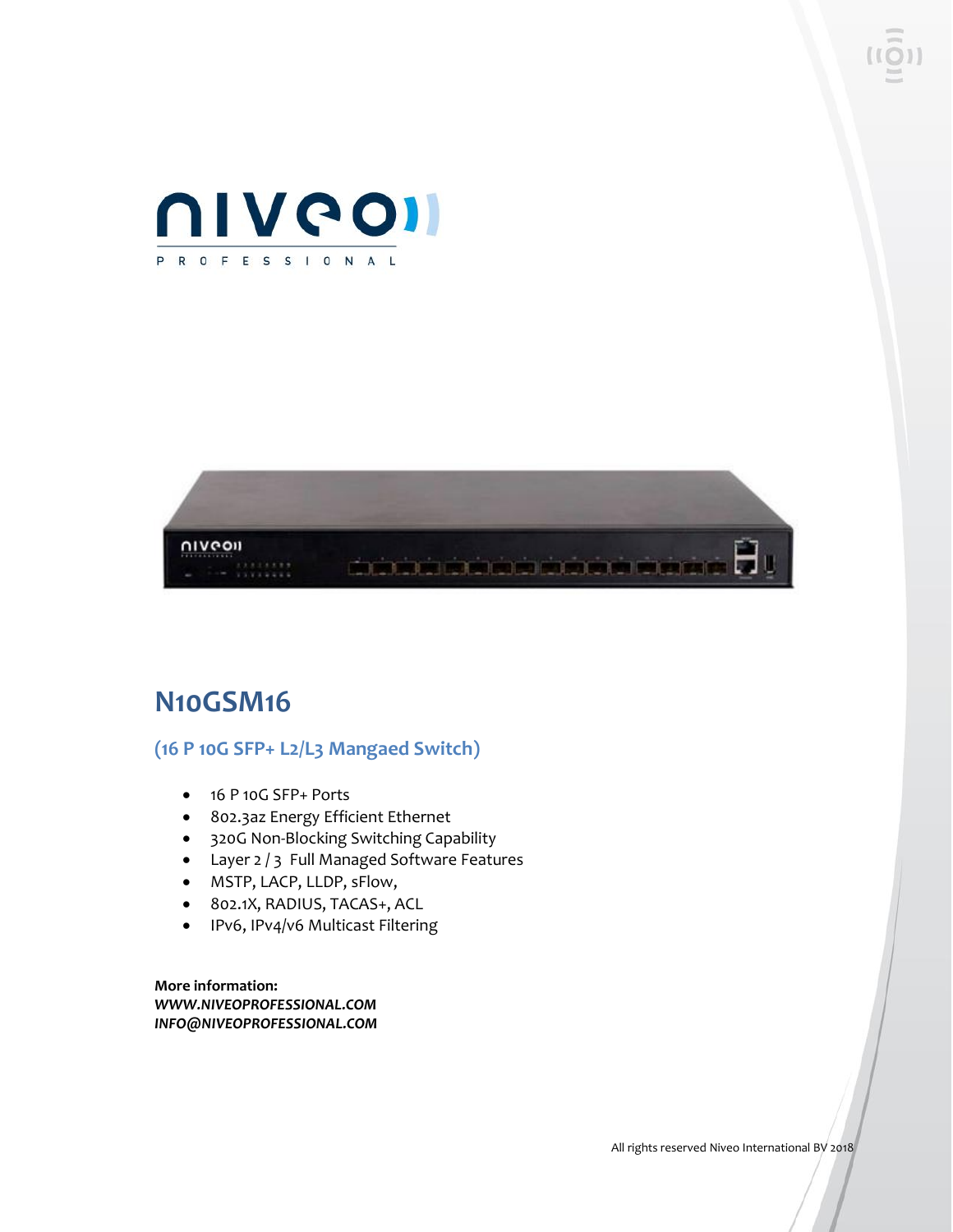# **Product Specification**

## **Introduction**

N10GSM16 switch designed for carrier and MAN networks. It supports comprehensive QoS, enhanced VLAN functions, Ethernet Ring Protection Protocol (G.8032), classified bandwidth control, intelligent security control, OAM(Operations, Administration and Maintenance), manageability functions and Triple-Play services which fulfill the network requirements demanded by carrier network, MAN access. N10GSM16 offers green features like IEEE 802.3az (Energy Efficient Ethernet), Fan-less design and Smart Fan feature, which can dramatically lower power consumption, achieve green energy and save the cost for the carrier and MAN users. the series integrates advanced management and security functions to provide performance and scalability.

## **Main Features**

#### ➢ **Green Energy**

- ⚫ N10GSM16 complies with **IEEE 802.3az** (Energy-Efficient Ethernet) standard, dramatically lower power consumption
- ⚫ With **Innovative port-LED Shut-off** function, the user can automatically set the switch port-LED UP or DOWN at a specified time period according to their needs to achieve functional, energy-saving correct results.
- ⚫ Full account of low noise requirements of the environment, N10GSM16 use **Smart Fan** strategies to control fan speed according to real-time temperature monitoring system which can effectively reduce speed, extend fan life and reduce noise pollution.

#### ➢ **Simple and Flexible Operation and Maintenance**

- ⚫ **Dying GASP.** An alarm will be triggered to remote SNMP network management platform when the system power is lost. This feature offer user-friendly operation and maintenance for the user.
- ⚫ Full Ethernet **OAM** technology (IEEE802.3ah/802.1ag), VCT, DDM (Digital Diagnostic Monitoring) and other features achieve rapid detection of the network failures; reduce operation and maintenance difficulty.
- ⚫ ERSPAN (Encapsulated Remote Switched Port Analyzer) technology mirrors traffic through the GRE tunnel technology which simplifies the configuration, helps network administrators to manage remote devices conveniently.

#### ➢ **Enhanced Security**

- ⚫ N10GSM16 provides a variety of security mechanisms like SYN Flood, Land, ICMP Flood attack prevention and other DOS class technology, BPDU Guard and Root Guard which avoid accidental topology loops and prevent illegal edge devices become root to cause unnecessary flapping.
- ⚫ IEEE **802.1X** port-based access control ensures all users are authorized before being granted access to the network. User authentication is carried out using any standardbased RADIUS server.
- ⚫ Access Control Lists (**ACL**s) can be used to restrict access to sensitive network resources by denying packets and forward by different policies. User-defined ACL provides more flexible access control for users.
- ⚫ N10GSM16 support **DHCP snooping**, which prevents DHCP attacks and illegal DHCP

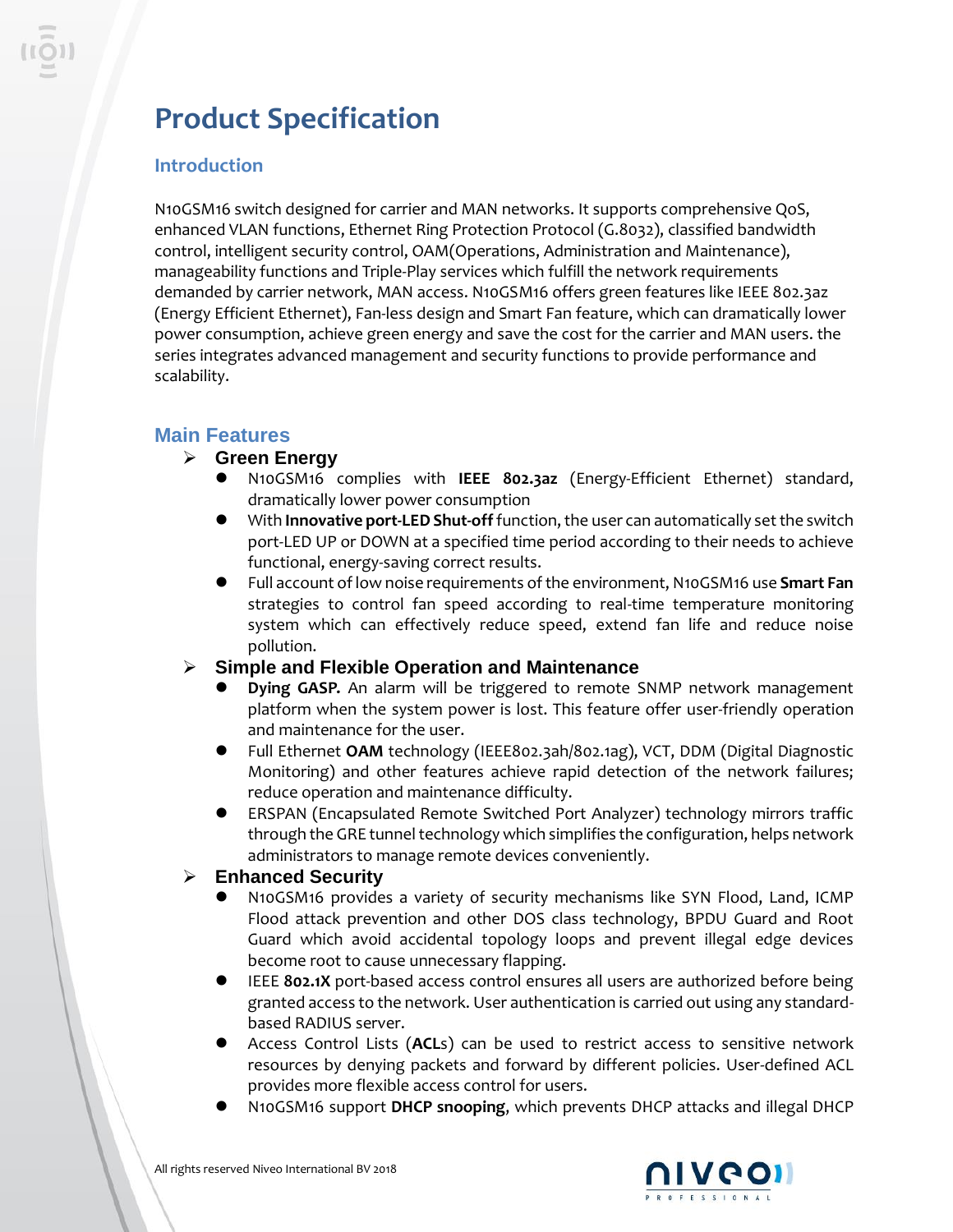SERVER by setting trust ports and untrusted ports. With DHCP Snooping binding and option82 enabled, it can combine modules like dot1x and ARP, or implement useraccess-control independently.

- ⚫ N10GSM16 supports much more L2 security features such as **ARP guard**, **Anti-ARP scanning**, and other ARP and **MAC Security** technology to protect network security and reliability.
- ➢ **High Reliability**
	- ⚫ N10GSM16 supports uplink ports, which could be designed to offer redundant uplinks with various ring protection applications, effectively raised the expansibility and performance of network.
	- ⚫ **G.8032** provides sub-50ms protection and recovery switching for [Ethernet](http://en.wikipedia.org/wiki/Ethernet) traffic in a carrier [ring topology.](http://en.wikipedia.org/wiki/Ring_topology) N10GSM16 supports G.8032 v2 and can be deployed in a variety of complex network topologies including single ring, tangent ring, intersecting rings, double rings and other home networking.
	- ⚫ **Multi-process MSTP**. When a new access ring can be implemented through creating a new process of MSTP, the new ring does not affect the existing traffic. And each process may run different spanning tree protocol.

### ➢ **High adaptability VLAN Features**

- ⚫ N10GSM16 supports 802.1Q and port based VLAN as well as MAC based VLAN, Voice VLAN and Protocol VLAN.
- ⚫ Abundant QinQ technology including **Normal QinQ**, **Selective QinQ**, and **Flexible QinQ**, gives users maximum freedom to configure QinQ policy.
- ⚫ **N:1 VLAN Translation** feature can translate multiple VLAN tags in the frames from access ports into one specified VLAN Tag. It provides a strong technical support for QoS policy convergence.

#### ➢ **Abundant Multicast Features**

⚫ N10GSM16 could prevent multicast traffic from flooding via IGMP Snooping, while multicast traffic is only forwarded to ports associated to multicast devices.

#### ➢ **Specifications**

| Item                              | N10GSM16        |  |
|-----------------------------------|-----------------|--|
| Management Port                   | 1 Console port  |  |
| Ports                             | 16 x 10Gb(SFP+) |  |
| Performance                       |                 |  |
| <b>Switching Capacity</b>         | 320G            |  |
| Forwarding Rate                   | 238Mpps         |  |
| <b>MAC ADDRESS</b>                | 16K             |  |
| Jumbo Frame                       | 9K              |  |
| <b>ACL Table</b>                  | 1 <sup>k</sup>  |  |
| Route Table<br>IPv4 / IPv6 shared | 64/64           |  |
| Queues per port                   | 8               |  |

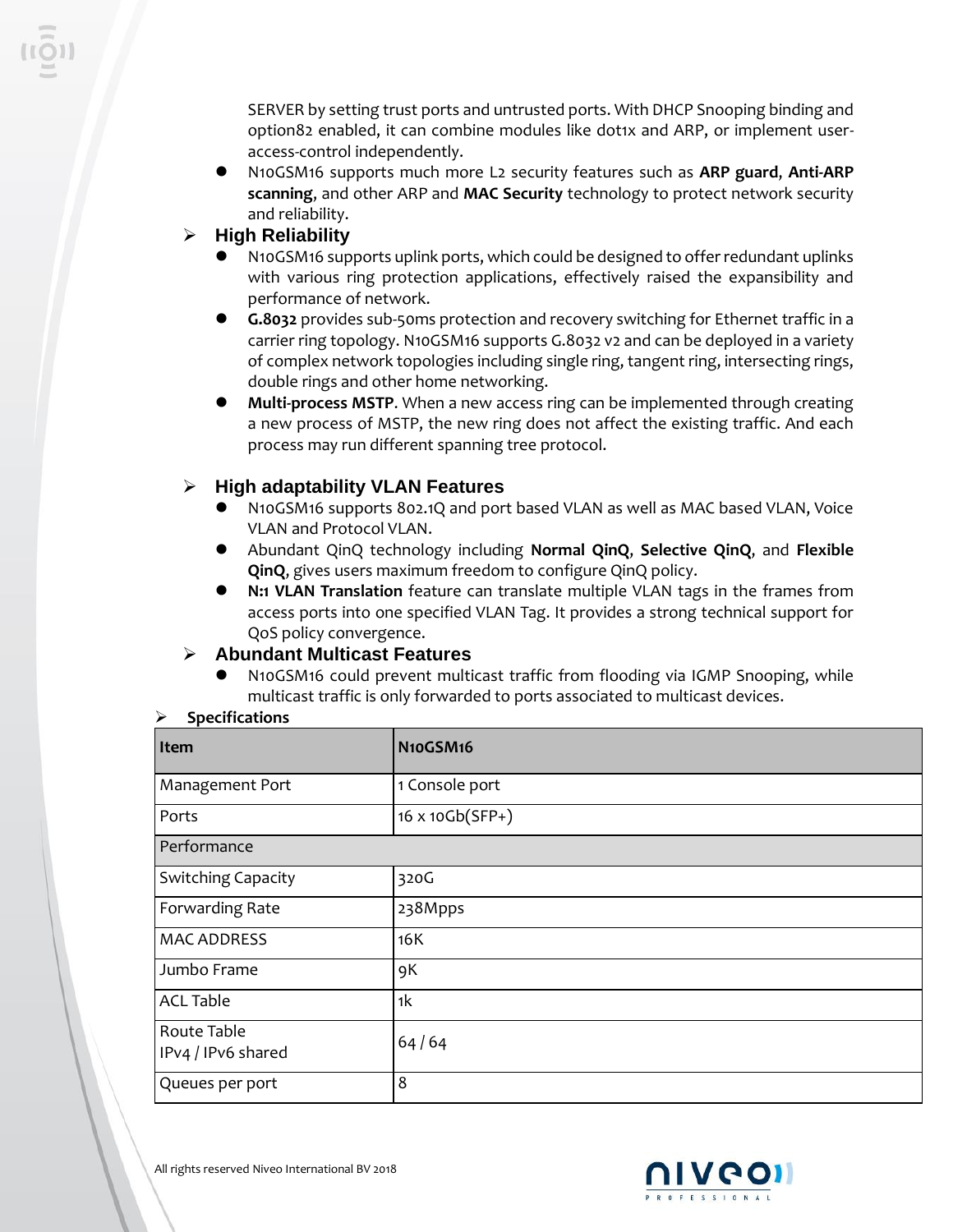| <b>Item</b>          |                                | N10GSM16                                                                                                                                                                                                                                                              |
|----------------------|--------------------------------|-----------------------------------------------------------------------------------------------------------------------------------------------------------------------------------------------------------------------------------------------------------------------|
| <b>VLAN TABLE</b>    |                                | 4K                                                                                                                                                                                                                                                                    |
|                      |                                |                                                                                                                                                                                                                                                                       |
| Dimension(W×H×D)     |                                | 440mm x 44mm x 240mm                                                                                                                                                                                                                                                  |
| weight               |                                | 3.2kg                                                                                                                                                                                                                                                                 |
| Power Input          |                                | AC: 100~240VAC, 50~60Hz<br>DC: Input -48V $\sim$ -60V                                                                                                                                                                                                                 |
| Power Consumption    |                                | 23.7W                                                                                                                                                                                                                                                                 |
| Temperature          |                                | Working o°C~50°C, Storage -40°C~70°C                                                                                                                                                                                                                                  |
| Relative Humidity    |                                | 5%~95%,non-condensing                                                                                                                                                                                                                                                 |
| <b>EMC</b> safety    |                                | FCC, CE, RoHS                                                                                                                                                                                                                                                         |
| <b>Main Features</b> |                                |                                                                                                                                                                                                                                                                       |
| Forwarding           |                                | Storage and Forwarding                                                                                                                                                                                                                                                |
| <b>VLAN</b>          |                                | Port-based VLAN<br>IEEE802.1Q<br>private VLAN<br>Protocol VLAN<br><b>Voice VLAN</b><br><b>MAC VLAN</b><br>Normal QinQ, Selective QinQ, Flexible QinQ<br>VLAN Translation, N:1 VLAN Translation                                                                        |
| <b>DHCP</b>          |                                | IPv4/IPv6 DHCP Client, IPv4/IPv6 DHCP Relay<br>Option 82, Option 37/38<br>IPv4/IPv6 DHCP Snooping, IPv4/IPv6 DHCP Server                                                                                                                                              |
| IP Routing           |                                | IP Routing and Static Route, RIP                                                                                                                                                                                                                                      |
|                      | Spanning Tree                  | 802.1D STP, 802.1W RSTP, 802.1S MSTP<br>Root Guard, BPDU Guard, BPDU Forwarding<br>Multi-Process MSTP                                                                                                                                                                 |
| Reliability          | <b>LACP</b>                    | 128 groups per device/8 ports per group<br>Load balance                                                                                                                                                                                                               |
|                      | L <sub>2</sub> Ring Protection | ITU-T G.8032<br>Loopback Detection                                                                                                                                                                                                                                    |
| Security             |                                | IP ACL, MAC ACL, MAC-IP ACL, User-Defined ACL<br><b>Time Range ACL</b><br>ACL on VLAN interface<br>Storm Control based on packets and bytes<br>Port Security, MAC Limit based on VLAN and Port<br>Anti-ARP-Spoofing, Anti-ARP-Scan, ARP Binding<br><b>ND Snooping</b> |